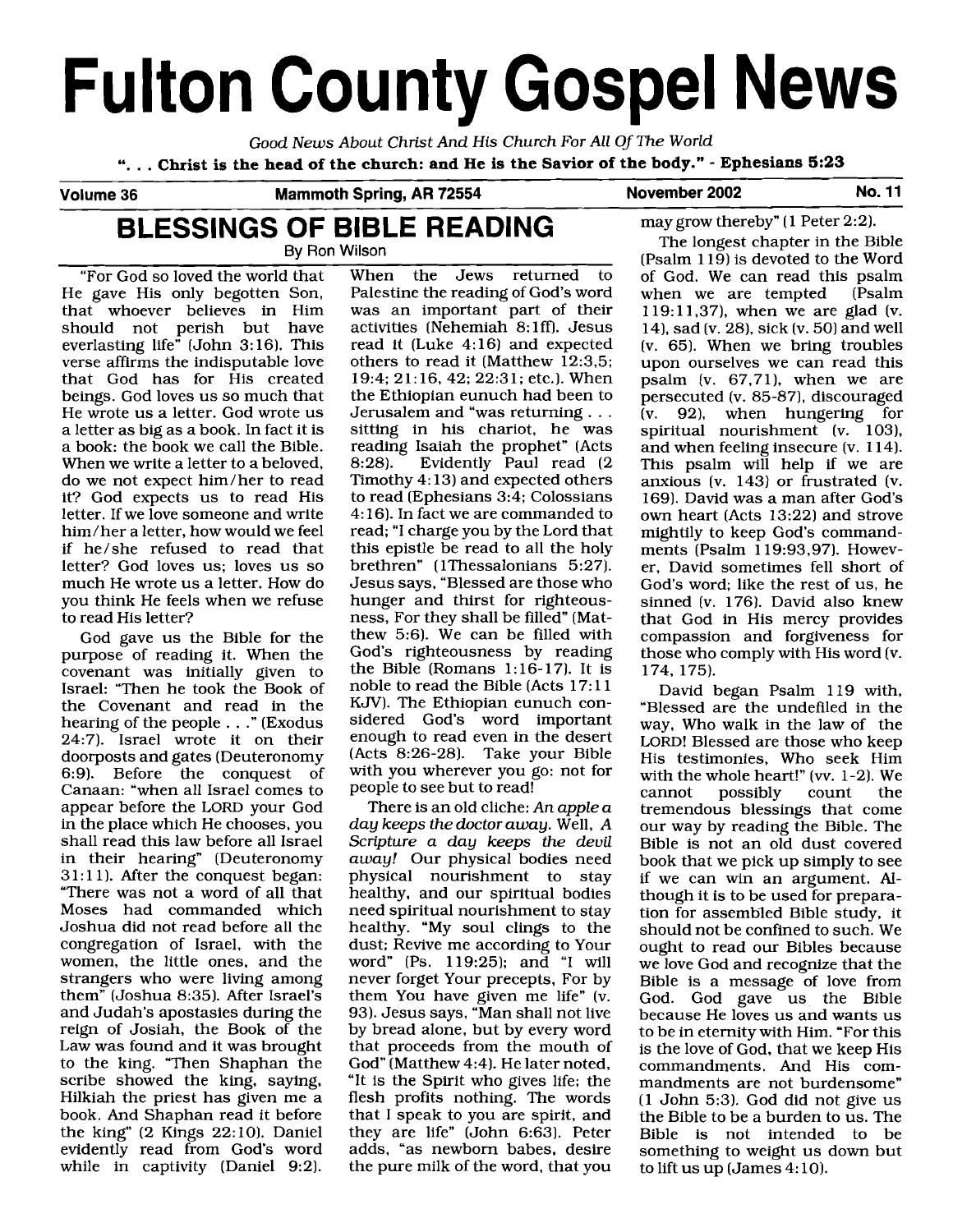#### **FULTON COUNTY GOSPEL NEWS**  USPS Publication **#211780**

is a Periodical publication issued monthly by the Church of Christ at Third and Bethel (P.O. Box 251). Mammoth Spring, **AR** 72554-025 1. **POSTMASTER: Please mail all changes of address to the above address.** 

FCGN is mailed free of charge to any who care to receive it. We will be happy to add any names to the regular mailing list. If you send in a name we<br>must have a complete address. have a complete address, including number and street name, or R.R. or HCR number, plus box number. or a P.O. Box number and the **NINE DIGIT ZIP CODE.** This paper is supported by voluntary contributions for which we are grateful. Financial information will be furnished upon request. **Mail all address corrections or manuscripts to:** 

#### **FULTON COUNTY GOSPEL NEWS P.O. Box 251**

Mammoth Spring, AR 72554

|                                | TED J. CLARKE  EDITOR        |
|--------------------------------|------------------------------|
|                                | Phone  (870) 625-3217        |
|                                |                              |
|                                | E-Mail  cocfcgn@ozarks.com [ |
| Website                        |                              |
| www.fultoncountygospelnews.org |                              |
| Joseph Chase - Webmaster       |                              |
| E-mail: chasejoseph@yahoo.com  |                              |

Let us read our Bibles with the intent of obeying what the Bible says; "But be doers of the word, and not hearers only, deceiving yourselves" (James 1:22). "Blessed is he who reads and those who hear the words of this prophecy, and keep those things which are written in it; for the time is near" (Revelation 1:3). The most important blessing obtained through the Bible is salvation. Jesus tells us, "Go into all the world and preach the gospel to every creature. He who believes and is baptized will be saved; but he who does not believe will condemned" (Mark 16: 15- 16). What should one believe? Jesus affirms it is the gospel. The gospel is the word of God  $(1$  Peter 1:22-25). It takes the gospel to save people. Peter had to bring the gospel to Cornelius before he could be saved (Acts 11:13). The gospel is God's power to save (Romans 1:16). It saved the Corinthians (1 Corinthians 15:l-2). To teach something different than the gospel is to bring a curse upon one's self (Galatians 1:6-9). The gospel is *the word of truth, the gospel of your salvation*   $E$ phesians 1:13). One must continue in the gospel to save one's self as well as others (1 Timothy 4: 16). The gospel is *able* to *save your souls* (James 1 :2 1 ).

The Bible is God's word (2 Timothy 3:16). It is full of power (Hebrews 4:12). The Bible has the power to cleanse our souls (John 15:3). The Bible has the power to sanctify us (John 17: 17). The Bible can build us up (Acts 20:32). The Bible can save us  $(Romans 1:16)$ . The Bible is our gospel armor to provide protection *against principalities, against powers, against the rulers of the darkness of this age, against spiritual hosts of wickedness in the heavenly places*  (Ephesians *6:* 10- 171. "IClomfort one another with these words." (1 Thessalonians 4: 18).

In order to read the Bible, one must have a copy of the Bible. needs his/her personal copy of the Bible. Your children cannot read the Bible if they do not have Bibles. One of the wisest investment you can make in your children's futures on earth and afterward is to get each one a Bible. Get them a Bible even before they can read. Don't let them play with it as a toy, but teach them to respect it as an invaluable asset. Teach them even before they can read that the Bible is GOD'S letter of love to them. Read from their Bibles to them. Let them look forward in delightful anticipation to the day when they can read God's letter for themselves. Set the example for them in this regard. Let them see you reading it, and tell them why you are reading it. Tell them what a comfort, delight and joy it is to read it.

You cannot read the Bible if you do not have a Bible. Get a Bible. Get a good Bible. Why waste time or money on perverted translations that might cause one to be led astray? Stick with reputable translations such as the King James Version or the New King James Version. Until you are well grounded and learn to be proficient with an exhaustive concordance and will use it, stay away from other translations. Get a good Bible. People spend thirty, forty, fifty and more thousands of dollars on houses, yet shop around

trying to find a Bible for less than<br>five dollars. People spend five dollars. thousands of dollars on cars, televisions, and computers but won't spend 20 dollars or more on a Bible. Perhaps some won't spend any money for a Bible because they know they are not going to use it  $(?)$ .

If you are serious about understanding the Bible (Ephesians 5:17), you will be greatly benefitted by a few tools. One should begin with an exhaustive concordance. *Strong's Exhaustive Concordance*  has been around for a long time and justly so. The next tool to procure is a decent English dictionary. Then one could seek out a Bible dictionary, a good reference on Bible geography and history, as well as appropriate maps. There are literally thousands of excellent tools that one can find to aid in understanding the Bible.

One big problem some folks have is that they don't want to spend money to help understand the Bible. Some folks need to open up their old motheaten wallets and pocketbooks for their own benefit! People think nothing of spending hundreds and thousands of dollars on lawnmowers, gardening implements, vacuum cleaners, washing machines, wrenches, and power tools but get panicky when it is suggested to buy tools to help with the Bible. While reading the Bible one sometimes needs help when reading something not immediately understood. The eunuch had the benefit of Philip on one occasion (Acts 8:30-38). Sometimes *Philip* might not be around. Then what can one do? If one has sufficient tools, one can greatly aid one's understanding of the Scriptures.

The Bible is God's word, "All Scripture is given by inspiration of God  $\ldots$ ." (2 Timothy 3:16). God is perfect (Matthew 5:48); His word is perfect (James 1:25). That being true, His word, the Bible, can make us perfect; "That the man of God may be perfect .. ." (2 Timothy 3: 17 KJV). "For the message of the cross is foolishness to those who are perishing but to us who are being saved it is the power of God" (1 Corinthians 1: 18). We are saved by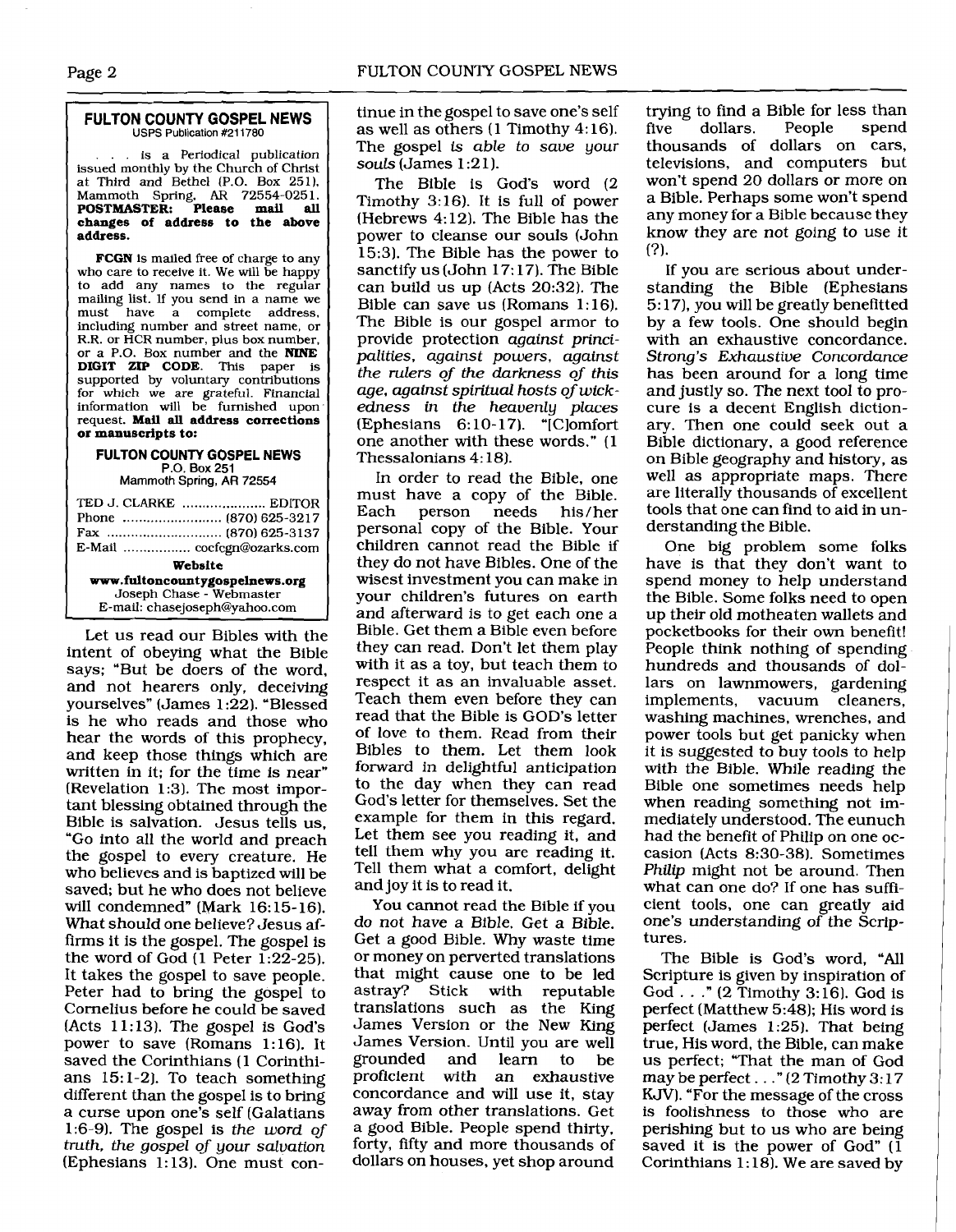what? Power! The power of God. God put His power to save in the Bible (Romans 1:16; Hebrews 4:12). There is power in the Bible! The Bible has power to save people. The Bible can save YOU! You don't need a pastor, preacher, or priest to tell you what to do; READ your Bible and see what GOD says to be saved (Mark 16:15-16; Acts 2:38; 22:16; 1 Peter 3:21). ". . . **give attention to reading** . . . " (1 Timothy 4: 13).

### 232 Chestnut Lane Nesmith, SC 29580

**[Editor's Note:** Articles such as the one above sometimes draw criticism from those who believe churches of Christ are guilty of Bibliolatry (worship of the Bible). Such charges are false and represent a gross misunderstanding of the author's intention. Articles like the one by brother Wilson are not intended in any way to detract from the sacrifice of Christ and salvation through His blood. But one cannot separate Christ from His words (Luke 9:26: cf. John 17: 17). When one promotes the Bible, one is promoting the words of Christ and Christ Himself! Too many want to claim the person of Christ as Savior while ignoring what Jesus said. That simply will not work. When Scripture itself exclaims, "IRleceive with meekness the engrafted word, which is able to save your souls"  $(James 1:21)$ , it is evidence that articles which exalt the Bible as a means to our salvation do not go beyond the devotion God intended us to have toward His Word. If it were not for the Bible, we could not know anything about Christ and His sacrifice for us, or how we need to respond to God's love in giving His Son for us. Read and heed!]

#### **THE NEW BIRTH by Max Patterson**

ーァのペニ

In John 3:3-5 Jesus expounded the new birth to Nicodemus. He told Nicodemus that it was an absolute necessity. "You must be born again."

It is interesting and puzzling that so many religious people affirm the necessity of the new birth, but deny what Jesus said it is. I have a newspaper ad entitled

"what it means to be born again, " and not one time did the article cite what Jesus said.

There are three important<br>phases of the birth phenomenon a begetting (the implantation of the seed by the father), a bringing forth from the mother (birth), and the resultant state into which one enters as a consequence of that process (a family relationship with the family name and the inheritance privileges). Let us look more closely at this phenomenon from a spiritual standpoint.

First, there is a begetting by the Spirit. In James 1: 18, "he begat us with the word of truth." Peter said, "being born again . . . by the Word of God" (1 Pet. 1 :23). Paul told the Corinthians, "In Christ Jesus I have begotten you through the gospel" ( $\overline{1}$  Cor. 4:15). Please keep in mind that the Word of God is the sword of the Spirit (Eph. 6:17). Therefore, the gospel is preached; it is implanted in the human heart (mind), and if acted upon the conversion process takes place.

Second, there is the birth of water. To what does this refer? The "church fathers" clearly understood this to refer to baptism. (Irenaeus, Justin Martyr, Tertullian, etc.) William Wall, a Church of England scholar, asserted that not a single writer of antiquity denied the connection between the "water"

Jesus Said, "Except A Man Be Born Again, He Cannot See the Kingdom of God." - John 3:3

of John 3:5 and baptism. He suggested that John Calvin was the first to disassociate the two items, and that even Calvin conceded that his interpretation was "new."

However, if one is going to deny the necessity of baptism one has to find another explanation. The water of John 3:5 must mean baptism. A passage must be viewed literally unless there are demands, or compelling reasons for a figurative meaning. "Born of water" is consistent with language employed of baptism elsewhere (cf. Rom. 6:4; Col. 2: 12).

Look at a comparison of four verses:

| <b>Spirit</b> | Water                   | Kingdom $\vert$ John 3:5 |                 |
|---------------|-------------------------|--------------------------|-----------------|
|               | Spirit   Baptism   Body |                          | $ 1$ Cor. 12:13 |
| Word          | Water                   | Cleansed   Eph 5:26      |                 |
|               | Spirit   Washing        | Saved                    | Titus 3:5       |

Third, one is, after this process, a new citizen in the kingdom of God. As a new citizen we have all the privileges and blessings of that relationship (Eph. 1:3). As a member of the family we proudly wear the family name. We are joined to the body.

Why not yield to the Lord's command to be baptized for the forgiveness of sins (Acts 2:38; 22: 16; Col. 1:13). Please do not deny the new birth, and what Jesus said it is!

> 1037 W. South St. Neosho, MO 64850

# **DRAWING MEN TO CHRIST**

#### **by Israel Crocker**

==>>0<=

Man has an inclination to worship. The object of an individual's worship may vary from others, yet he will worship something or someone. Often money is an object of worship for some, and others will elevate famous people. Accordingly, these worldly objects have a drawing interest to some people.

What should draw one to the worship of GOD? Jesus provides us with the answer, "And 1, if I be lifted up from the earth, will **draw**  all **men** unto me" (John 12:32). Let us examine the drawing power of the cross.

Many congregations of the Lord's church no longer look to the cross as their method of evangelism (i.e., these do not consider the Gospel powerful enough to interest the sinner). Dear reader, is this not an insult to God? The blood of Jesus Christ, they demonstrate, is not important enough for the lost. So, they have moved to other methods of drawing the crowds, such as entertainment. Congregations are turning to gymnasiums, family-life centers and youth activities for attraction.

Parents who cater to the entertainment "needs" of their children (which is especially common), and will attend congregations for this reason, should consider the placement of value they are portraying to their children. In effect these parents are saying to their children, "Don't be interested